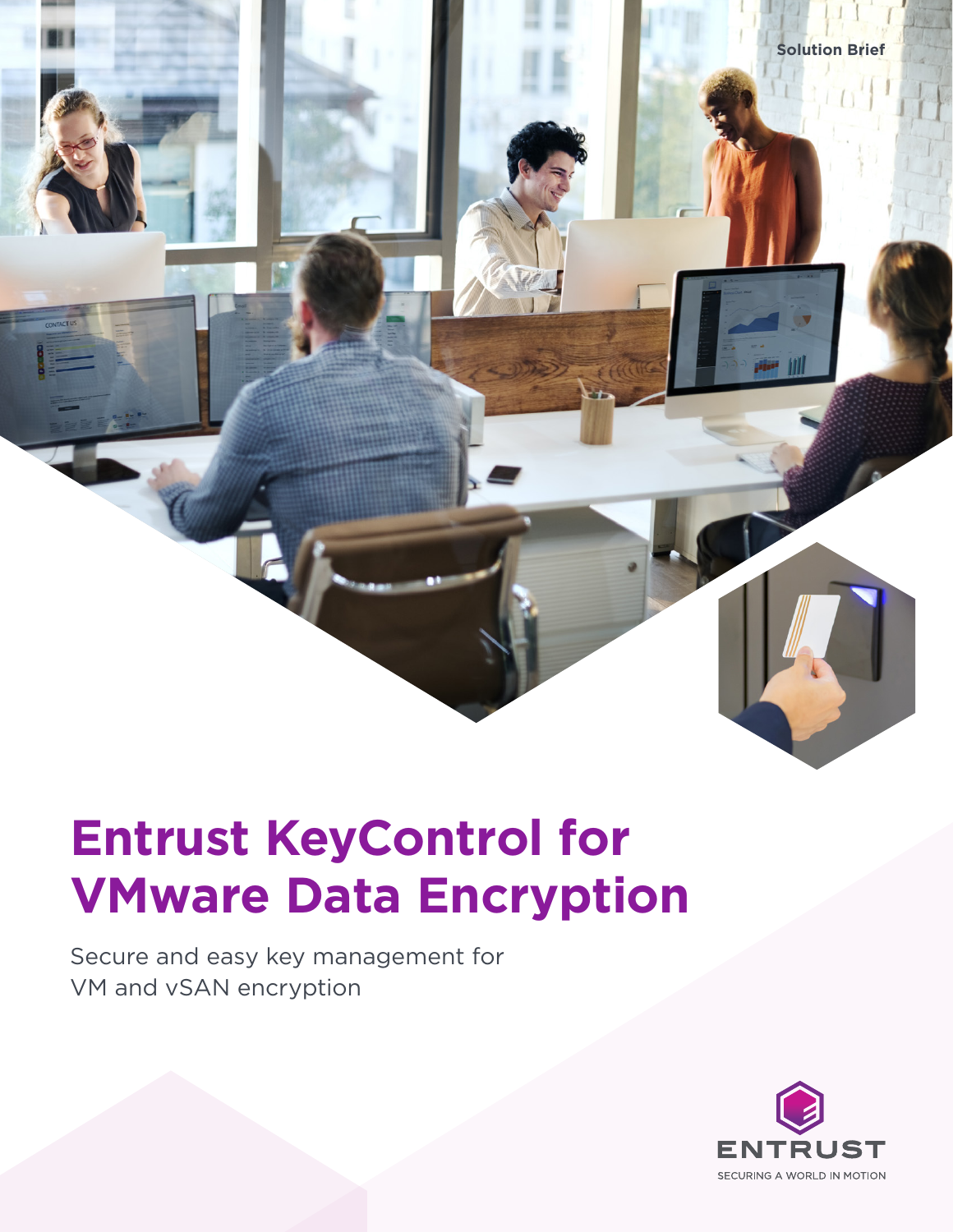# Key management for vSphere and vSAN encryption

Entrust KeyControl streamlines the adoption of VMware vSphere® and vSAN™ encryption through easy and secure key management services. Entrust KeyControl has been designed for enterprise-grade performance.

## A pre-integrated, always-on key management server (KMS) vSAN Encryption

Entrust KeyControl delivers encryption keys as a KMIP server to the requesting VMware mate they control streamlines the sphere may be seen in the control of the requentity of the adoption of  $\mathbb{R}^n$ the architecture has been built to withstand the demands of enterprise deployments. ence the consequence is the secure through the secure through the services. Hyperstanding services in the services of the consequences. Hyperstanding the consequence of the consequence of the consequence of the consequence

- Easy and pre-integrated KMS for vSphere and vSAN
- GUI Admin for easy logging and monitoring  $\mathcal{L}^{\mathcal{A}}$  consideration. Because keys can be issued, and revoked, and re-issued—and re-issued—and re-issued—and re-issued—and revoked, and revoked, and revoked, and revoked, and revoked, and revoked, and revoked, an
- Built-in automatic active-active clustering ensuring always-on KMS to address high availability and disaster recovery use cases

| Activate<br>Archive                                                                                |              | t 9/14/2017, 11:05:31 AM. Total objects loaded: 5 |                       |                 |                                      |  |               |              |  |                |                          |
|----------------------------------------------------------------------------------------------------|--------------|---------------------------------------------------|-----------------------|-----------------|--------------------------------------|--|---------------|--------------|--|----------------|--------------------------|
| Destroy                                                                                            | $\checkmark$ | State ·                                           | v Initial Date        |                 | v Last Change Date                   |  | v Object Type | v Identifier |  | v Description  | $\equiv$<br>$\checkmark$ |
| Revoke<br>Refresh List                                                                             |              |                                                   |                       |                 |                                      |  |               |              |  |                |                          |
|                                                                                                    | $2 - $       | PreActive                                         | 8/8/2017, 2:59:24 PM  |                 | 8/8/2017, 2:59:24 PM                 |  | SymmetricKey  |              |  | File Server 01 |                          |
| 6f797505-7c65-11e7-b552-                                                                           |              | Active                                            | 8/8/2017, 11:14:36 AM |                 | 8/8/2017, 11:14:36 AM                |  | SymmetricKey  |              |  | DB server 01   |                          |
| d72a56d6-7c84-11e7-b552-                                                                           |              | Active                                            | 8/8/2017, 2:59:24 PM  |                 | 8/8/2017, 2:59:27 PM                 |  | SymmetricKey  |              |  | Web Server 01  |                          |
| 5beb8a5d-7c65-11e7-b552-                                                                           |              | Active                                            | 8/8/2017, 11:14:03 AM |                 | 8/8/2017, 11:14:03 AM                |  | SymmetricKey  |              |  | Web Server 02  |                          |
| 68864260-7c65-11e7-b552-                                                                           |              |                                                   |                       |                 |                                      |  |               |              |  |                |                          |
|                                                                                                    |              | Active                                            | 8/8/2017, 11:14:24 AM |                 | 8/8/2017, 11:14:24 AM                |  | SymmetricKey  |              |  | Web Server 03  |                          |
|                                                                                                    |              |                                                   |                       |                 | d70d4aaa-7c84-11e7-b552-005056b77085 |  |               |              |  |                |                          |
|                                                                                                    |              |                                                   |                       | File Server 01  |                                      |  |               |              |  |                |                          |
|                                                                                                    |              |                                                   |                       | Decrypt Encrypt |                                      |  |               |              |  |                |                          |
|                                                                                                    |              |                                                   |                       | Raw             |                                      |  |               |              |  |                |                          |
| UUID:<br>Description:<br>Cryptographic Usage Mask:<br>Key Format Type:<br>Cryptographic Algorithm: |              |                                                   |                       | AES             |                                      |  |               |              |  |                |                          |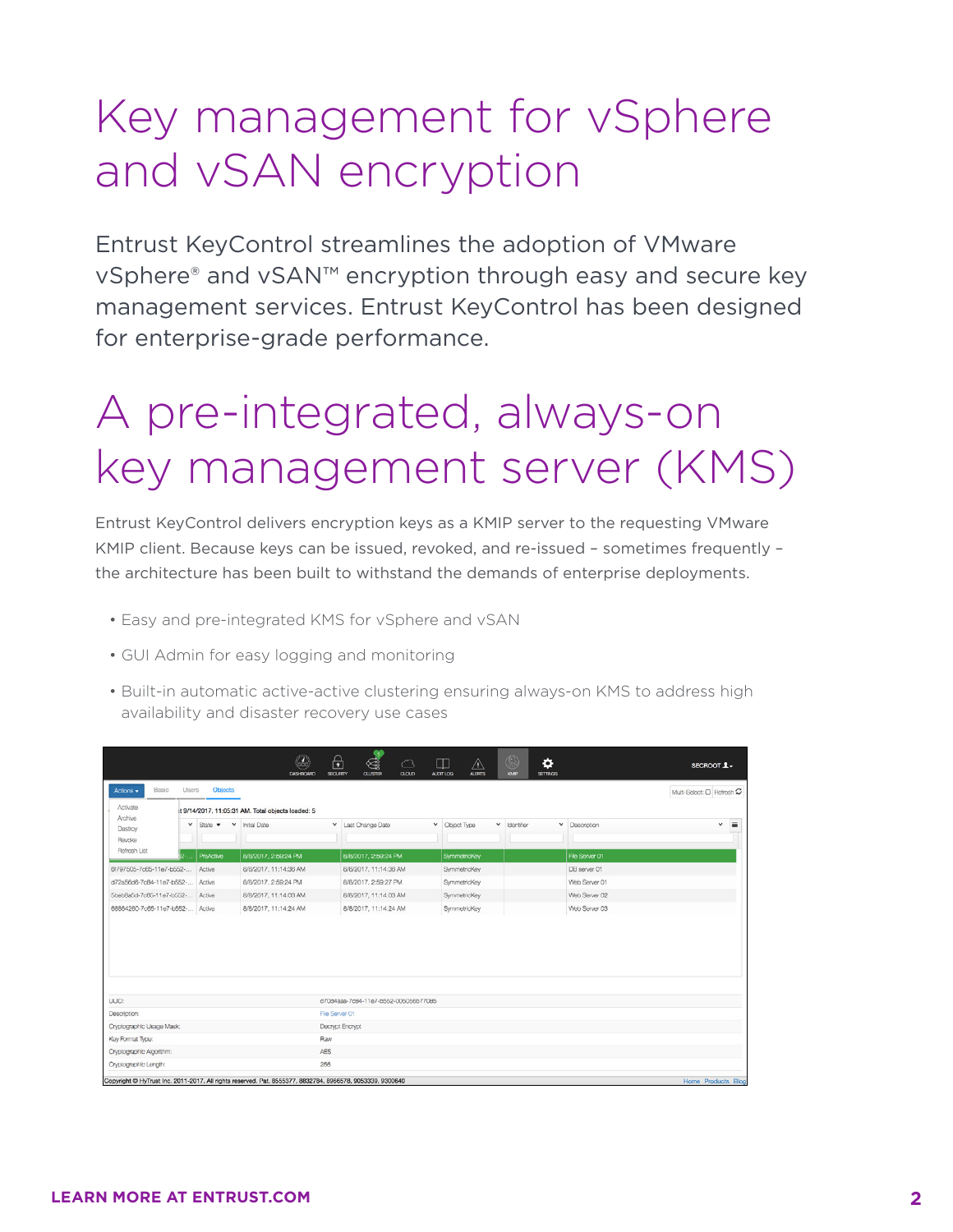### **KeyControl**

Entrust is the only VMware-certified KMIP vendor that VMware has invested in – ensuring a smooth customer experience. Entrust KeyControl delivers encryption keys as a KMIP server to the requesting vCenter KMIP client – delivered as an OVA that installs fast and is quickly configured in VMware vCenter®.

### **KeyControl includes:**

- VMware-approved key management services
- FIPS 140-2 Level 1 validation
- Security hardened software appliance (delivered as an OVA)
- Built-in active-active clustering for DR and HA
- Admin GUI with RESTful APIs for DevOps integration
- Upgradeable to support a wider range of use cases

"…combined with this new [Entrust] offering of key management and VMware's encryption, together… will make life so much easier for IT while meeting all of the security requirements.

> — Mike Foley, Senior Tech Marketing Architect vSphere Security, VMware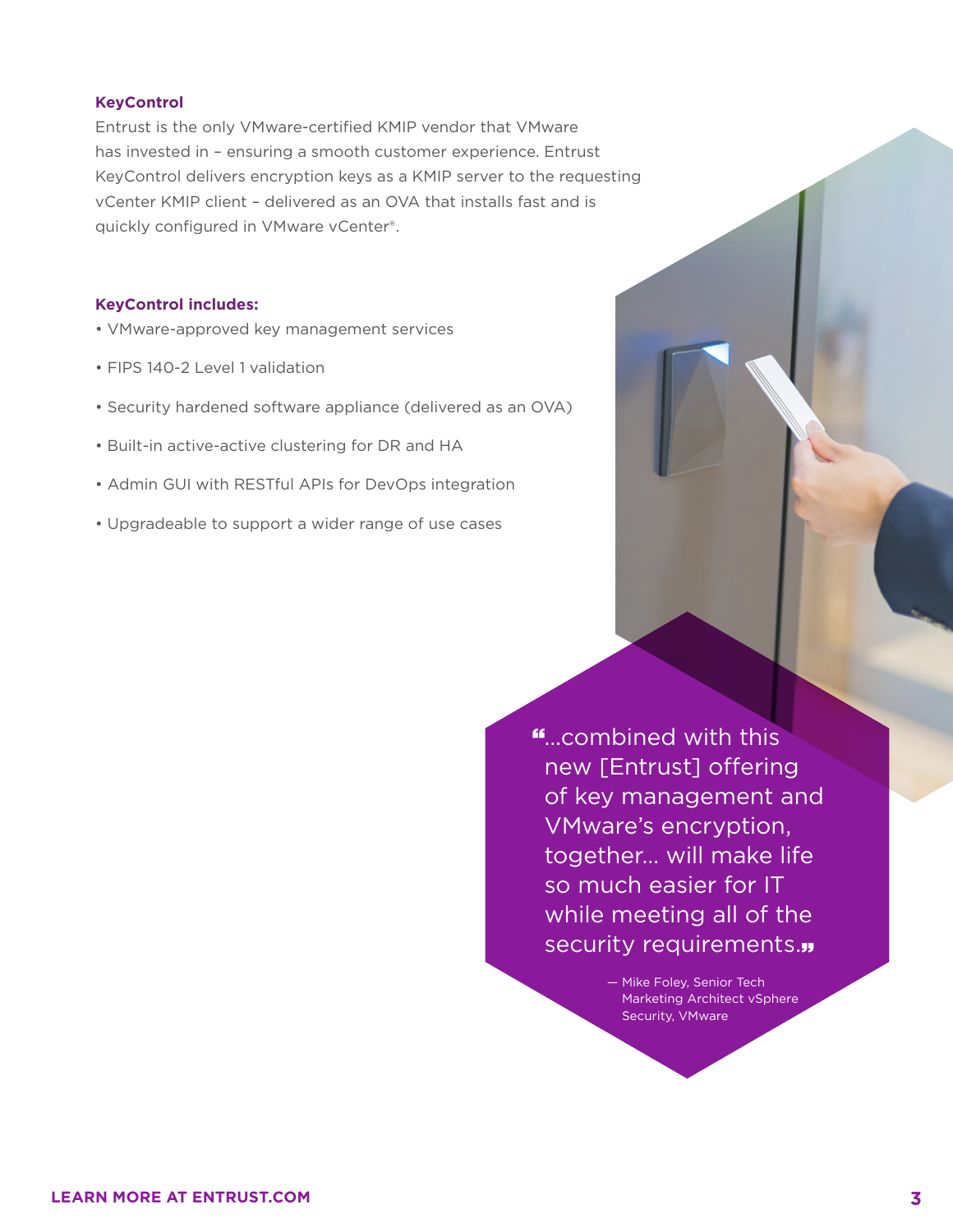# VMware-ready for enterprise deployment

Entrust KeyControl has been certified by VMware and is the only solution to provide a proven and tested model for large-scale key management with the ease of a GUI administrative interface and the flexibility of a RESTful based API.

#### **How it works** ease of a GUI administrative interface and the flexibility of a REST function of a REST  $\alpha$

The Entrust KeyControl software is delivered as an OVA, so it is fast and easy to install and connect to vCenter as a KMS.

- 1. The ESXi<sup>™</sup> host (managed by vCenter) generates and uses an internal key (see diagram below), called the data encryption key (DEK), to encrypt virtual machines and disks. extends to install and connect to vertex and the value of the connection  $\frac{1}{2}$
- 2. The vCenter server then requests a key from Entrust KeyControl. This key, known as the key encryption key (KEK), is then used to encrypt the DEK.
- 3. The encrypted DEK and KEK IDs are stored in the disk image metadata. 2. The vCenter server then requests a key from HyTrust KeyControl. This key, The encrypted DEK and KEK (Ds are stored in the disk image metadata.
- 4. When a VM boots up on a ESXi host, or when the vSAN datastore is brought online, that ESXi host will read the KEK ID, and request the vCenter server for the KEK corresponding to that KEK ID. **Example 10** and read the vCenter server server server server server server server for the KEK corresponding to that KEK id.
- 5. vCenter issues a request to Entrust KeyControl for the KEK corresponding to the KEK ID and deliver the KEK to the ESXi host.
- 6. The ESXi host then uses the KEK to decrypt the DEK and then use DEK for encryption and decryption. 6.The ESXi host then uses the KEK to decrypt the DEK and then use DEK Fine ESAI nost then uses the KE



## **Architecture view** Architecture View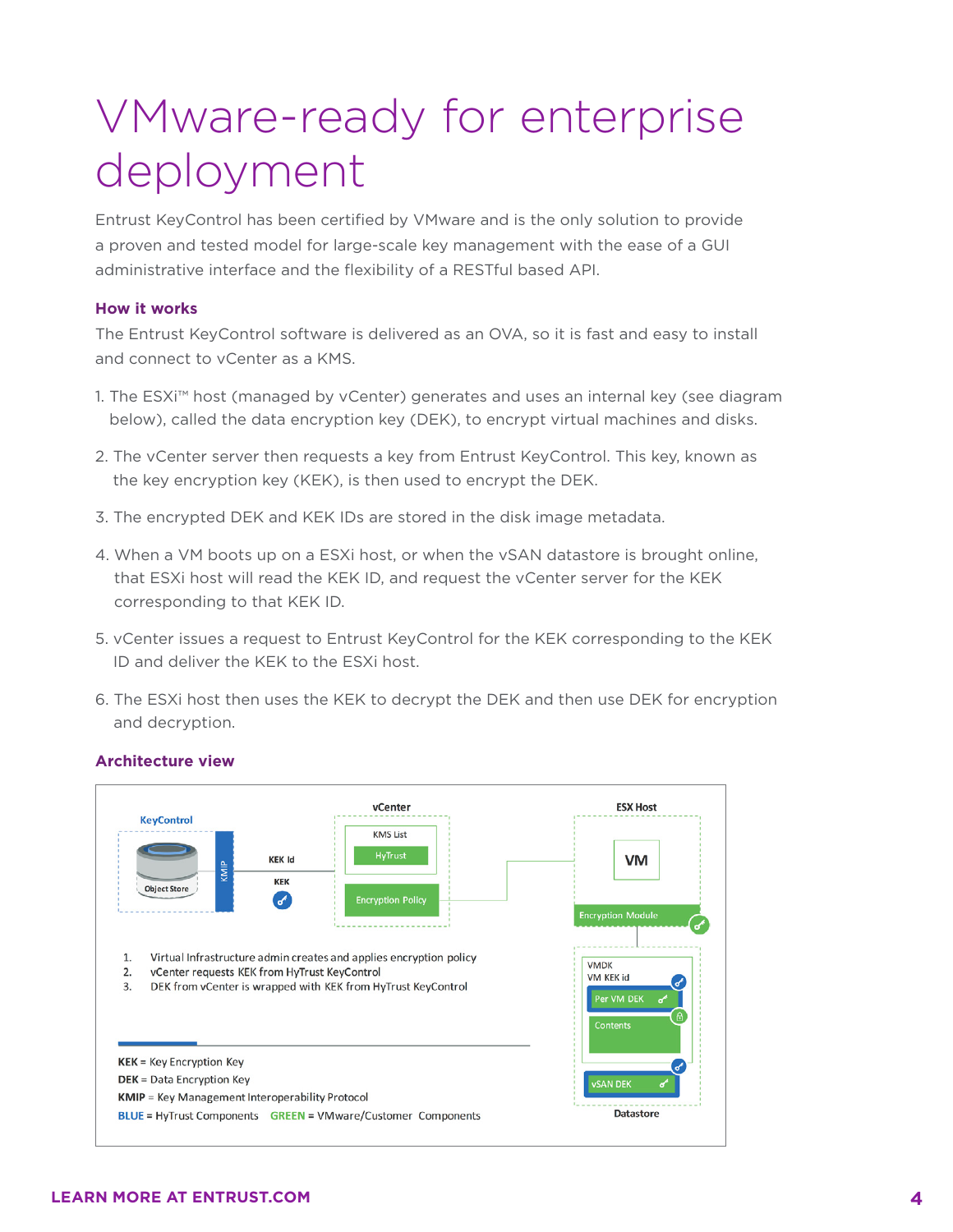# About VMware

VMware®, a global leader in cloud infrastructure and digital workspace technology, accelerates digital transformation by enabling unprecedented freedom and flexibility in how our customers build and evolve IT environments.

Entrust aims to make private, public, and hybrid cloud infrastructure more trustworthy for enterprises, service providers, and government agencies.

**Regulatory compliance:** VMware customers can quickly meet regulatory compliance requirements that require encryption.

**Brand protection:** VMware customers can be assured of mitigation of data breaches leading to brand damage.

**Easy operations:** VMware administrators can quickly meet security and compliance requirements without operational overhead.

### **Learn more**

To learn how to accelerate vSphere 6.5 VM encryption with Entrust KeyControl, visit entrust.com